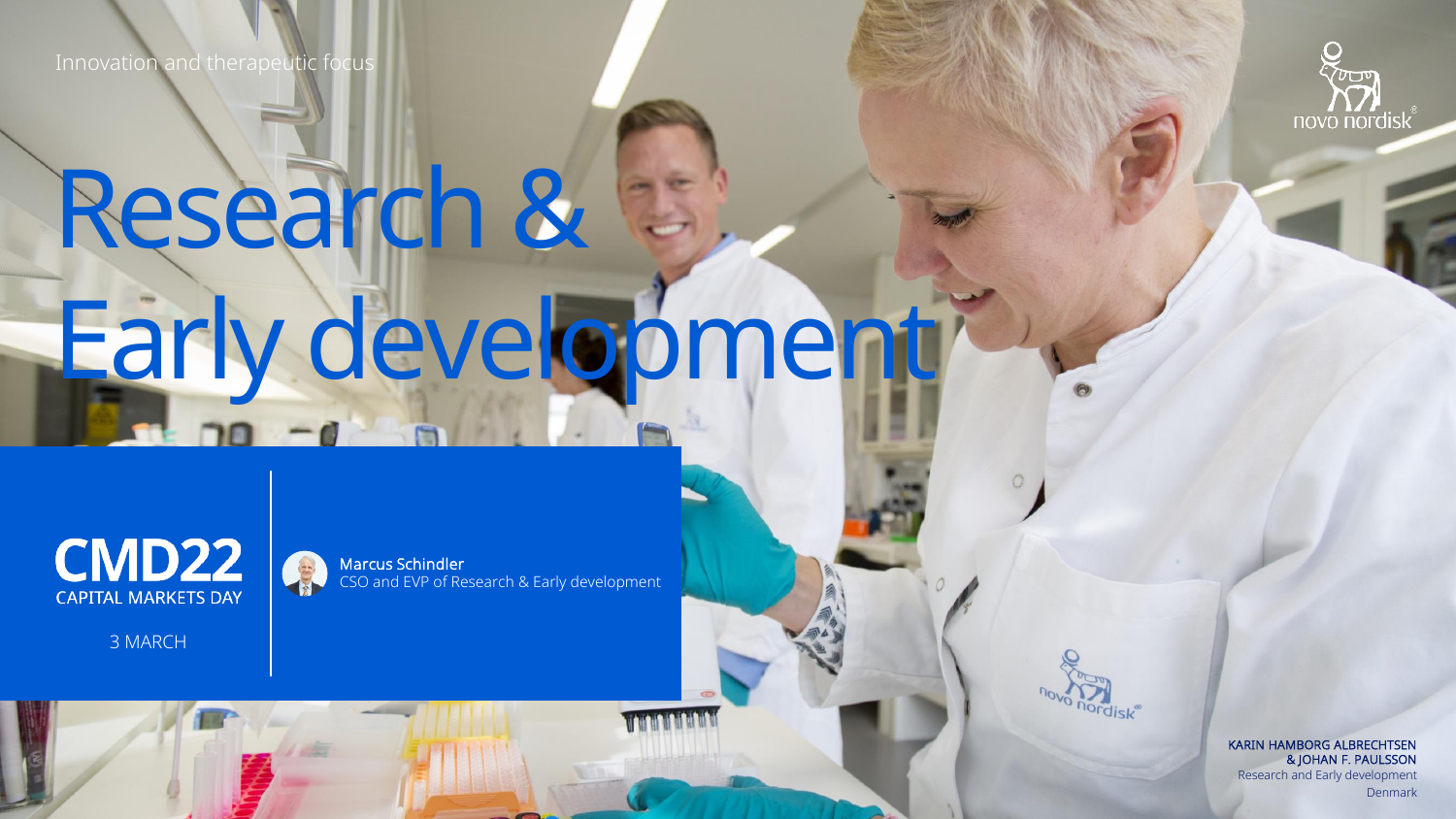### Forward-looking statements

Novo Nordisk's reports filed with or furnished to the US Securities and Exchange Commission (SEC), including the statutory Annual Report 2021 and Form 20-F, which both were filed with the SEC in February 2022 in continuation of the publication of this Annual Report 2021, this presentation, and written information released, or oral statements made, to the public in the future by or on behalf of Novo Nordisk, may contain forward-looking statements. Words such as 'believe', 'expect, 'may', 'will', 'plan', 'strategy', 'prospect', 'foresee', 'estimate', 'project', 'anticipate', 'can', 'intend', 'target' and other words and terms of similar meaning in connection with any discussion of future operating or financial performance identify forward-looking statements. Examples of such forward-looking statements include, but are not limited to:

- Statements of targets, plans, objectives or goals for future operations, including those related to Novo Nordisk's products, product research, product development, product introductions and product approvals as well as cooperation in relation thereto,
- Statements containing projections of or targets for revenues, costs, income (or loss), earnings per share, capital expenditures, dividends, capital structure, net financials and other financial measures,
- Statements regarding future economic performance, future actions and outcome of contingencies such as legal proceedings, and
- Statements regarding the assumptions underlying or relating to such statements.

These statements are based on current plans, estimates and projections. By their very nature, forward-looking statements involve inherent risks and uncertainties, both general and specific. Novo Nordisk cautions that a number of important factors, including those described in this presentation, could cause actual results to differ materially from those contemplated in any forward-looking statements.

Factors that may affect future results include, but are not limited to, global as well as local political and economic conditions, including interest rate and currency exchange rate fluctuations, delay or failure of projects related to research and/or development, unplanned loss of patents, interruptions of supplies and production, including as a result of interruptions or delays affecting supply chains on which Novo Nordisk relies, product recalls, unexpected contract breaches or terminations, government- mandated or market-driven price decreases for Novo Nordisk's products, introduction of competing products, reliance on information technology including the risk of cybersecurity breeches, Novo Nordisk's ability to successfully market current and new products, exposure to product liability and legal proceedings and investigations, changes in governmental laws and related interpretation thereof, including on reimbursement, intellectual property protection and regulatory controls on testing, approval, manufacturing and marketing, perceived or actual failure to adhere to ethical marketing practices, investments in and divestitures of domestic and foreign companies, unexpected growth in costs and expenses, failure to recruit and retain the right employees, failure to maintain a culture of compliance, epidemics, pandemics or other public health crises, and factors related to the foregoing matters and other factors not specifically identified herein.

For an overview of some, but not all, of the risks that could adversely affect Novo Nordisk's results or the accuracy of forward-looking statements in this Annual Report 2021, reference is made to the overview of risk factors in 'Risk management' of this Annual Report 2021.

Unless required by law, Novo Nordisk is under no duty and undertakes no obligation to update or revise any forward-looking statement after the distribution of this Annual Report 2021, whether as a result of new information, future events, or otherwise.

#### **Important drug information**

Victoza® and Ozempic® are approved for the management of type 2 diabetes only Saxenda<sup>®</sup> and Wegovy<sup>®</sup> are approved in the USA and the EU for the treatment of obesity only

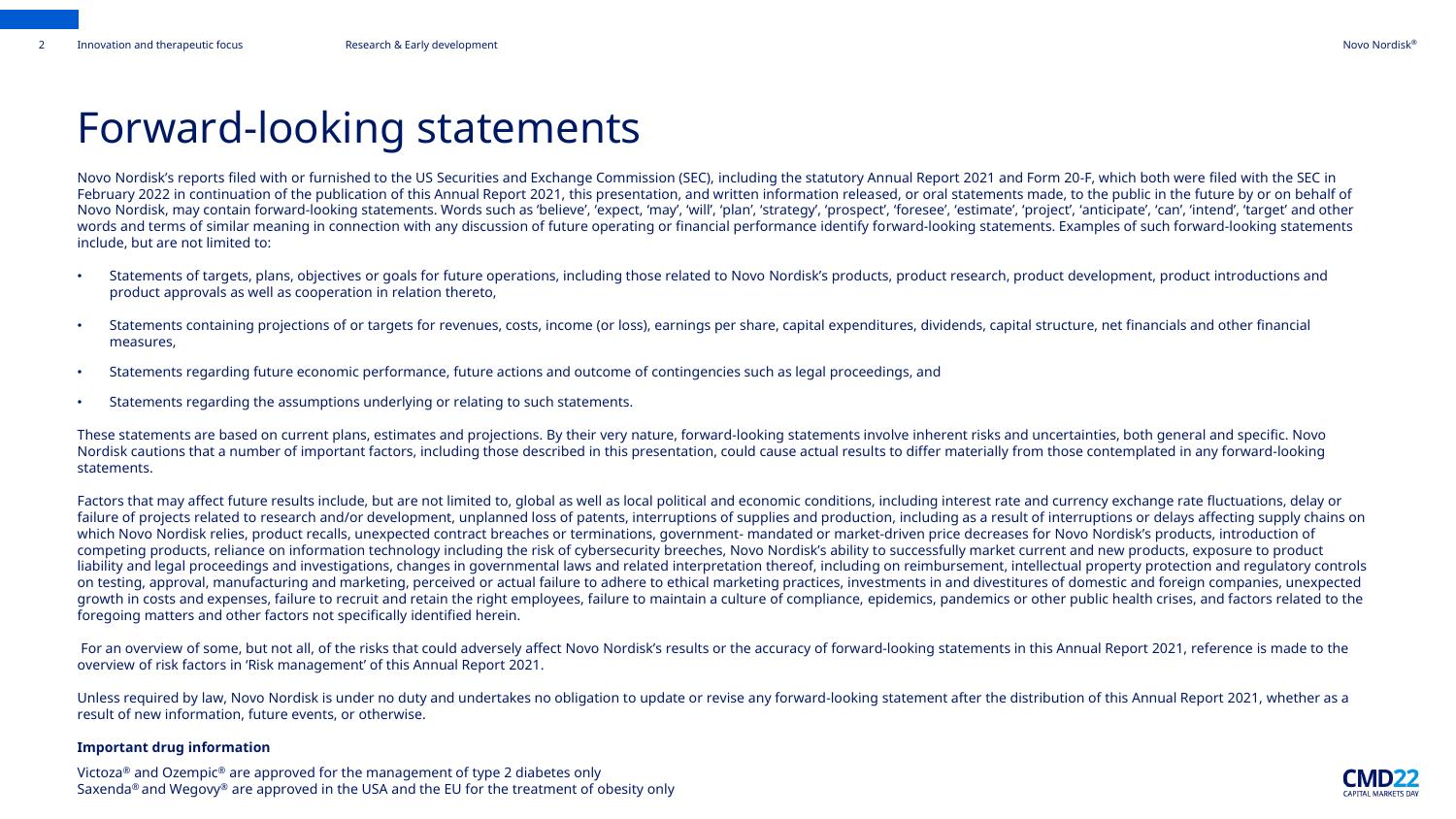### Strategic aspirations 2025

# Purpose and sustainability (ESG)

- Progress towards zero environmental impact
- Being respected for adding value to society
- Ensure distinct core capabilities and evolve culture

Innovation and  $\overline{u}$ therapeutic focus

- **Further raise the innovation-bar for diabetes treatment**
- **Develop a leading portfolio of superior treatment solutions for obesity**
- **Strengthen and progress the Rare disease pipeline**
- **Establish presence in Other serious chronic diseases focusing on CVD, NASH and CKD**

- Strengthen Diabetes leadership aim at global value market share of more than 1/3
- Strengthen Obesity leadership and double current sales<sup>1</sup>
- Secure a sustained growth outlook for Rare disease

Financials

- Deliver solid sales and operating profit growth
	- Deliver 6-10% sales growth in IO
	- Transform 70% of sales in the US<sup>2</sup>
- Drive operational efficiencies across the value chain to enable investments in future growth assets
- Deliver free cash flow to enable attractive capital allocation to shareholders

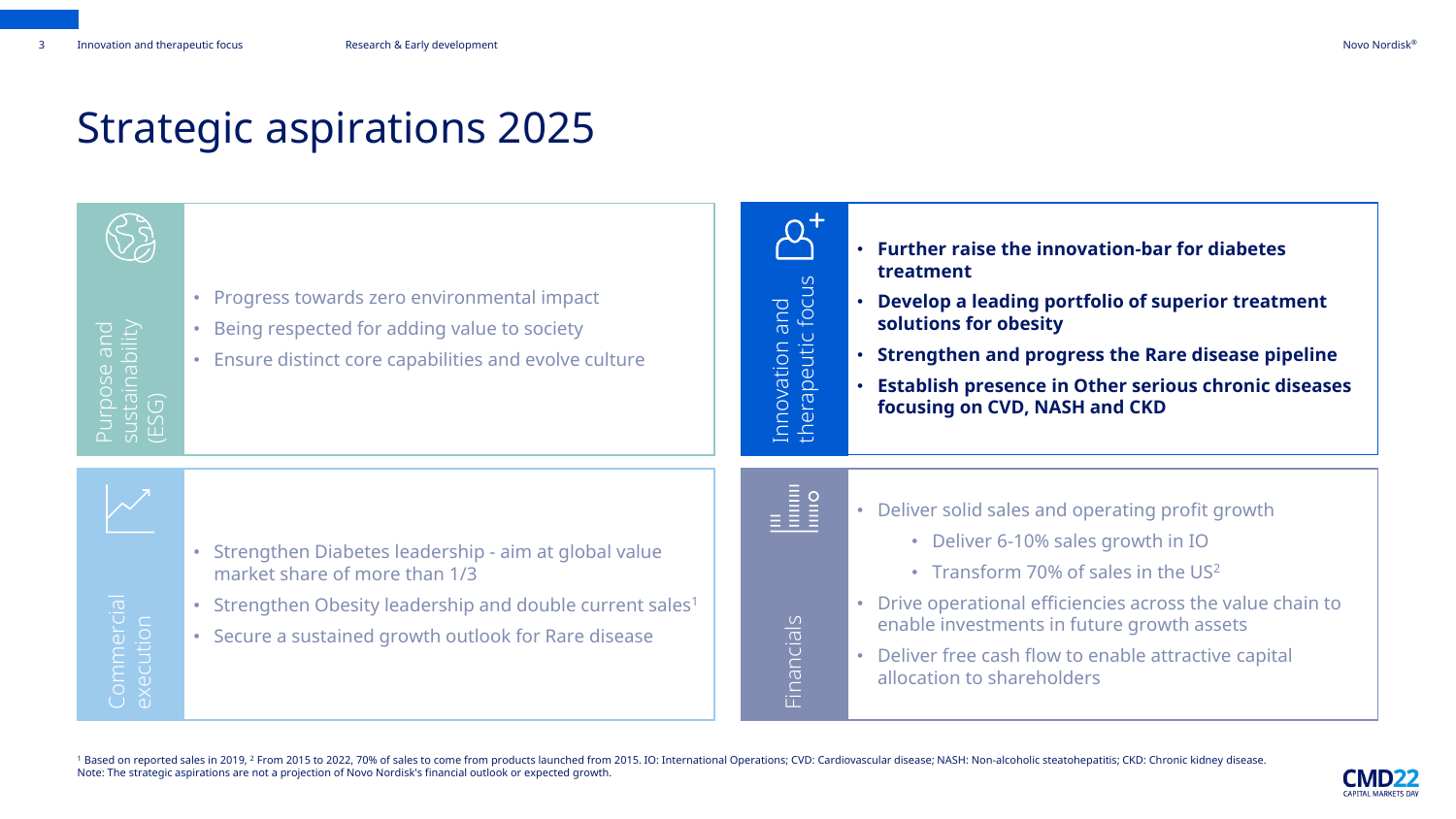### Innovation starts with addressing unmet needs, improving outcomes and reaching more patients



1 International Diabetes Federation: Diabetes Atlas 10<sup>th</sup> edition, 2021; <sup>2</sup>Real-world studies indicate between 30-55% of patients reach HbA<sub>1c</sub> target <7% .e.g. <https://www.ncbi.nlm.nih.gov/pmc/articles/PMC4388968/>, taki treated people; <sup>3</sup> World Health Organisation; <sup>4</sup> WFH annual survey 2020 (120 of 147 countries responded): Prevalence by calculating expected number of patients using 20.9 per 100.000 in haemophilia Identified patients as sort of treatment; <sup>5</sup> ["The top 10 causes of death"](https://www.who.int/news-room/fact-sheets/detail/the-top-10-causes-of-death), WHO, 9 December 2020 (ASCVD denoted as ischaemic heart disease); <sup>6</sup>Global Public Health Burden of Heart Failure, Apr. 2017: https://pubmed.ncbi.nlm.nih.gov/28785469/; <sup></sup> epidemic of non-alcoholic fatty liver disease demonstrates an exponential increase in burden of disease, Hepatology, 2018; <sup>8</sup>The World Alzheimer Report 2015, The Global Impact of Dementia, Alzheimer's Disease Internationa

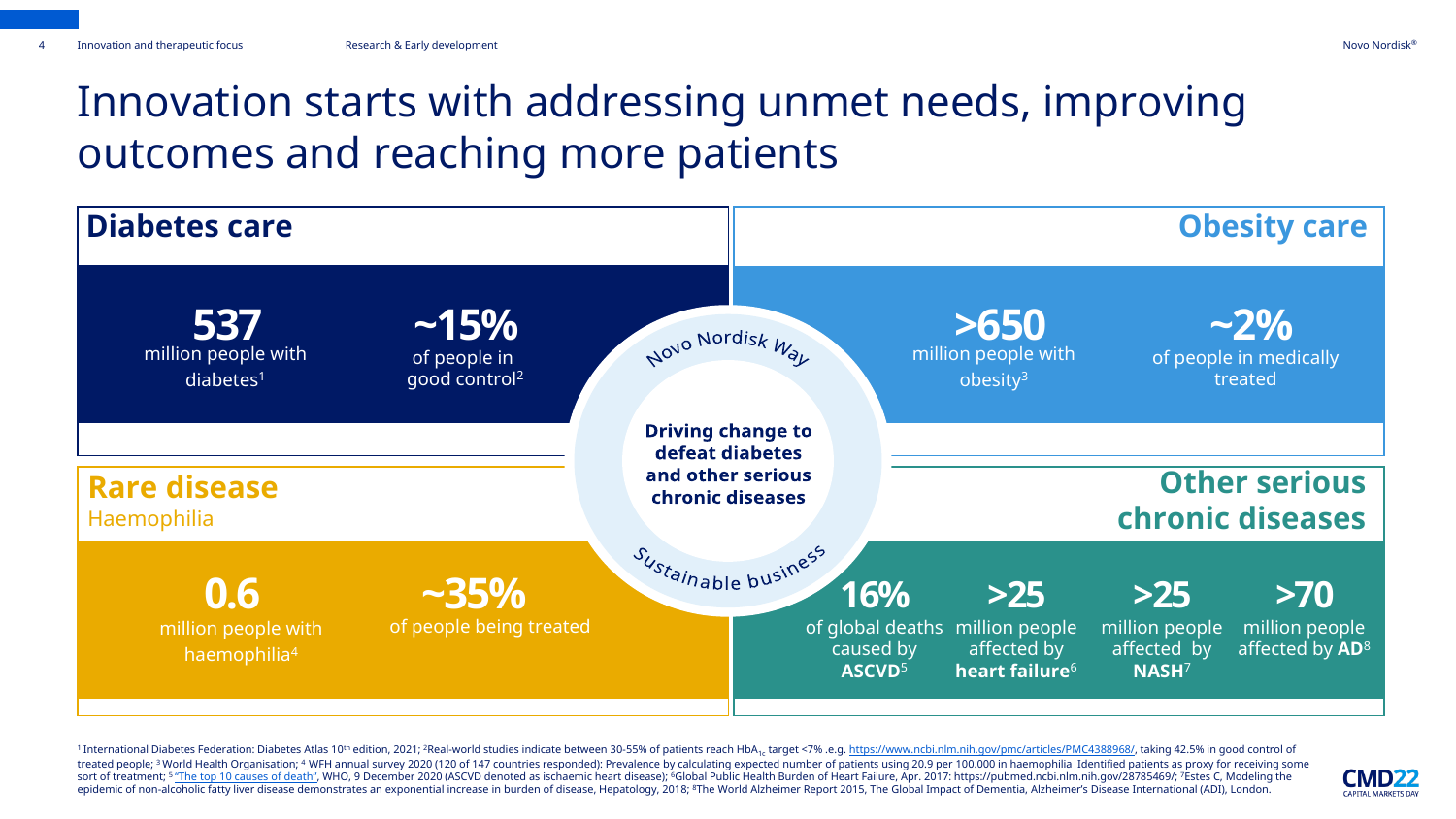### Biology-driven and disease agnostic approach to drug discovery

#### **Exploring and understanding GLP-1 biology opened up our ability to address more diseases**

#### **Pancreas**

- **1 Glucose-dependent glucagon secretion**
- ↓ Glucose-dependent insulin secretion
- Beta-cell function
- Beta-cell apoptosis
- $\overline{\phantom{a}}$  Insulin biosynthesis

#### **Heart**

- $\Box$  CV risk
- Fatty acid metabolism
- Cardiac function
- **I** SBP
- $\Box$  Inflammation

#### **Brain**

- ↓ Body weight
- $\blacktriangleright$  Food intake
- $\overline{\phantom{a}}$  Satiety



#### **Liver**

- **U** Endogenous glucose production
- $\biguparrow$  Hepatic insulin sensitivity
- **U** De novo lipogenesis
- $\downarrow$  Lipotoxity
- $\downarrow$  Steatosis



**and adjacent areas**

#### **Driving disease agnostic drug discovery within core and adjacent areas**



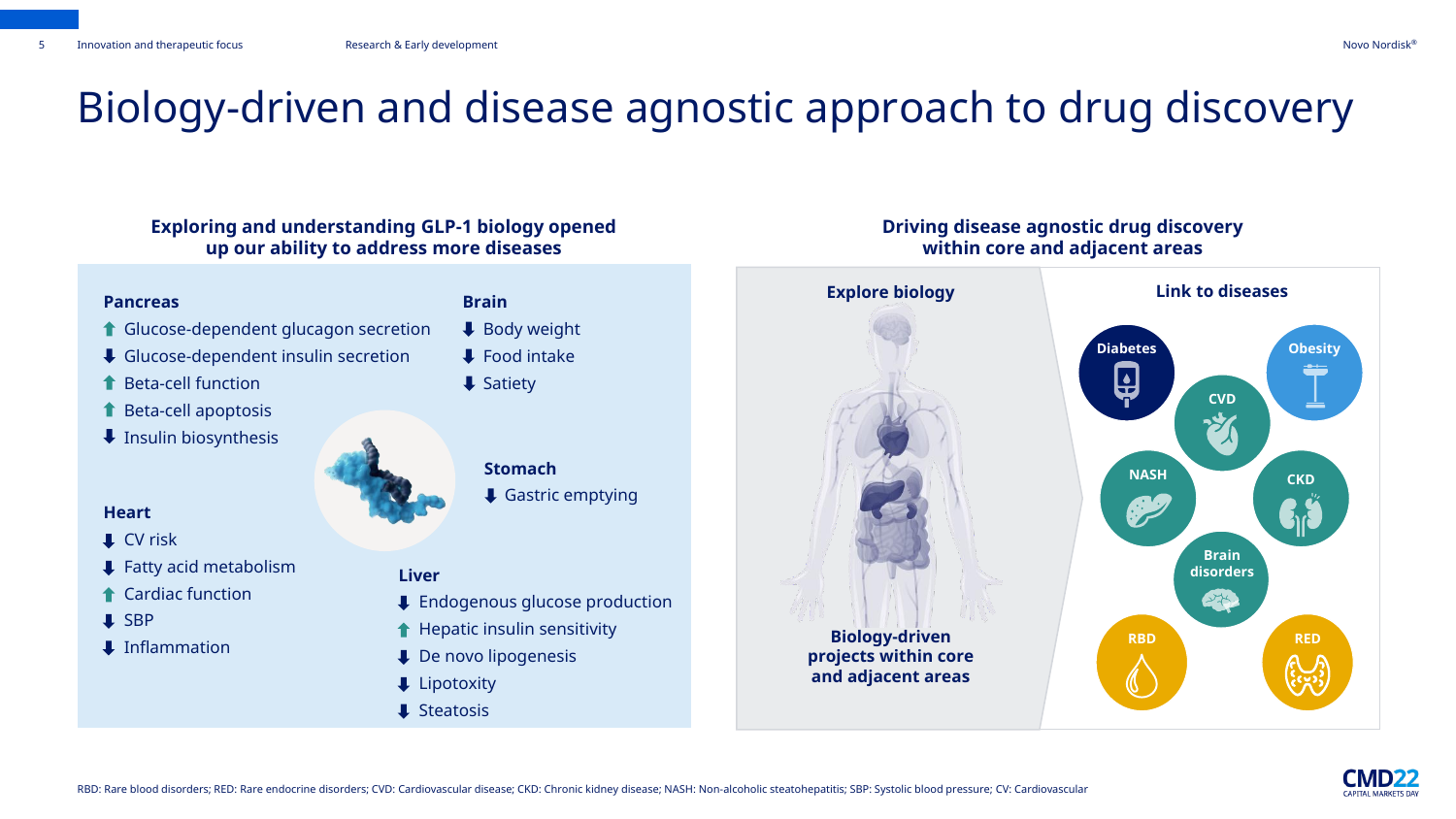### A human-centric approach improves understanding of people with serious chronic disease and is key to identify new targets



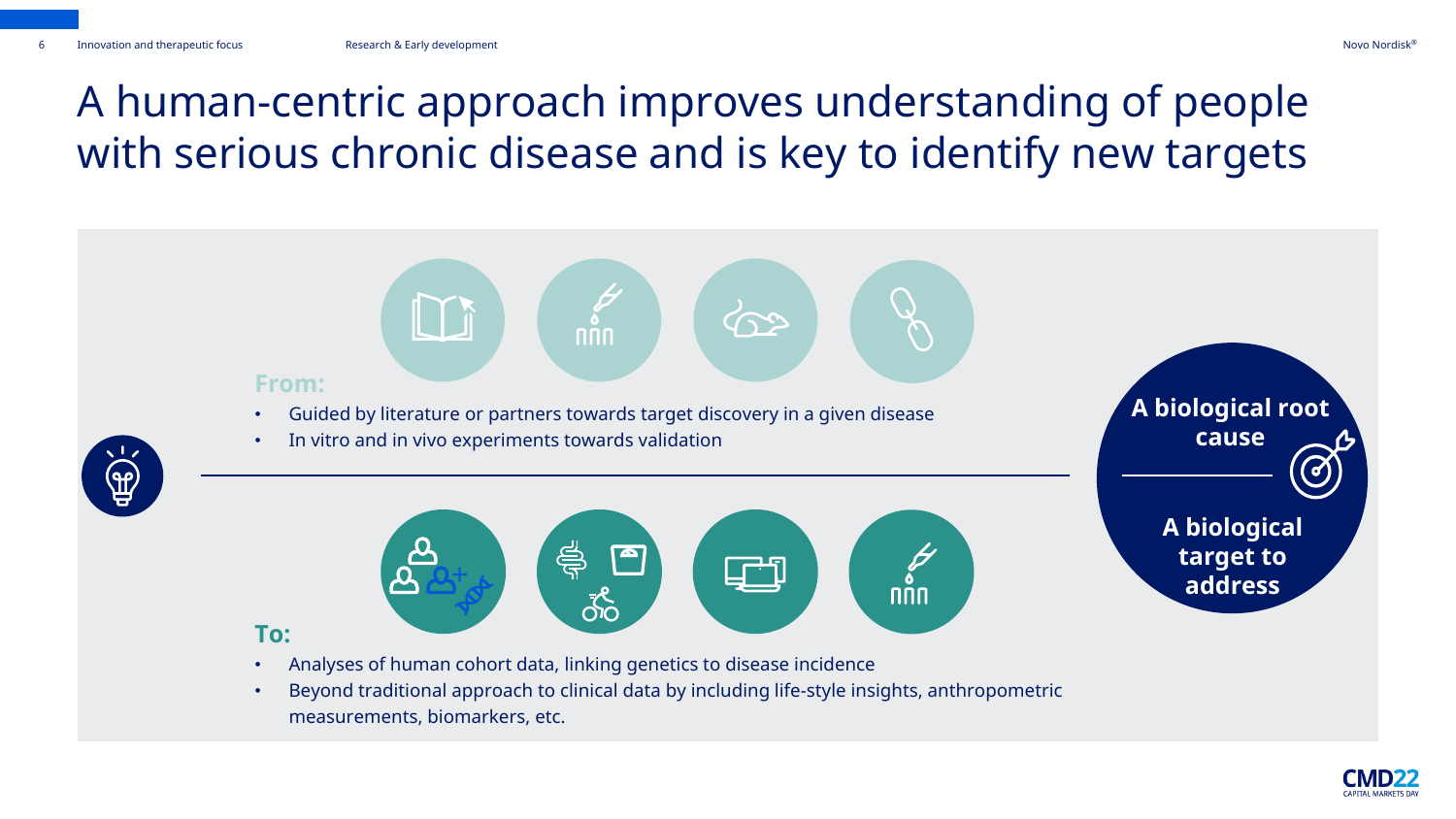### Precision medicine drives better outcomes for a specific patient population



#### **From one size fits all medicine To precision medicine powered by digitalisation**



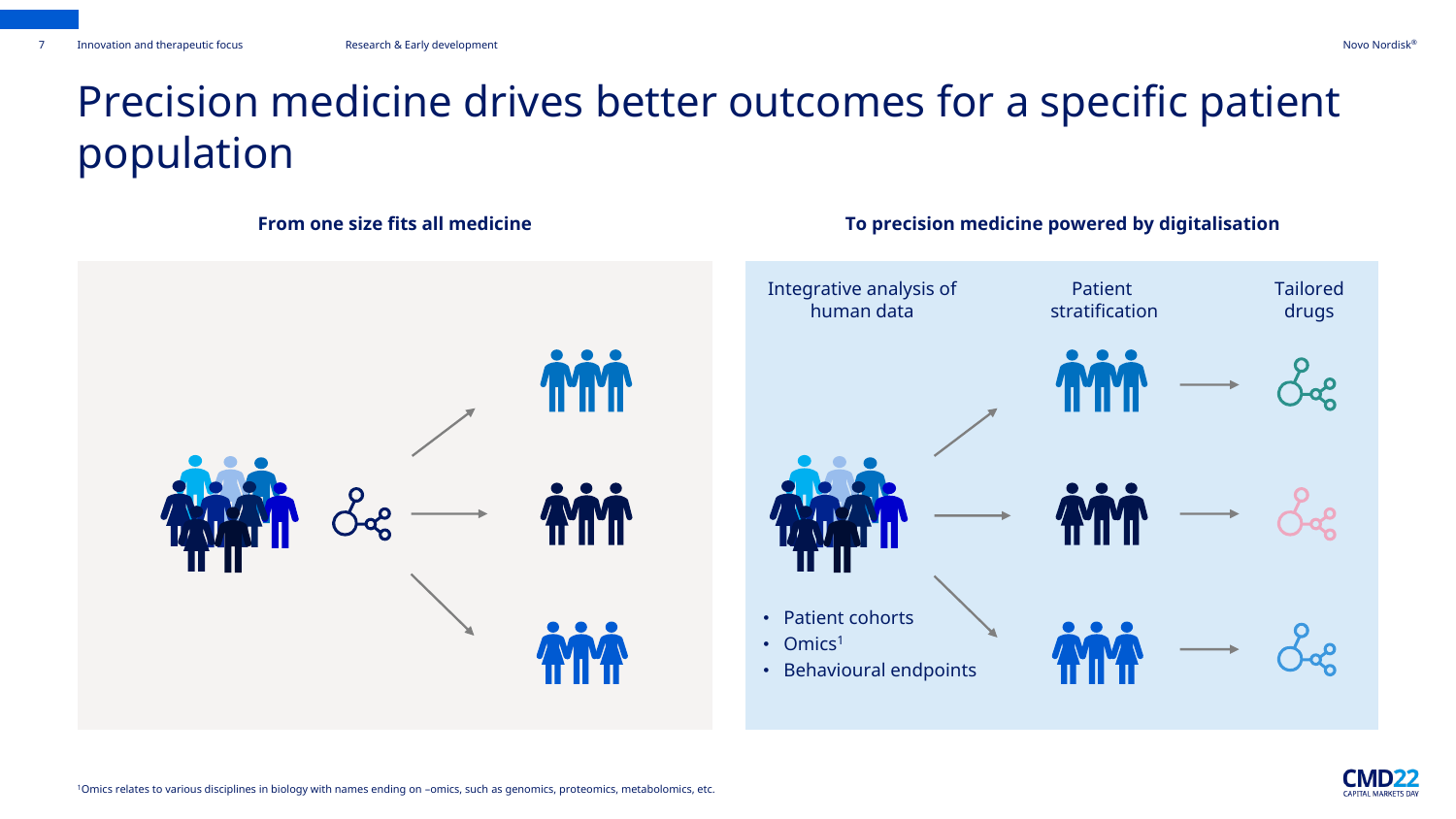### Core capabilities and additional technology platforms open up new opportunities across therapy areas

**Technology platforms**

|                     | $\mathscr{S}$<br><b>Proteins / Peptides</b> | Oligonucleotides / RNAi      | $\begin{matrix} \mathbb{C} \ \mathbb{O} \end{matrix}$<br>Stem cells | Genome editing / Gene therapy |
|---------------------|---------------------------------------------|------------------------------|---------------------------------------------------------------------|-------------------------------|
| Diabetes care       | ÜR                                          |                              | ෯                                                                   |                               |
| <b>Obesity care</b> |                                             |                              |                                                                     |                               |
| <b>CVD</b>          | 66                                          | 67                           | $\circledS$                                                         |                               |
| <b>NASH</b>         | 67                                          |                              | $\widetilde{\mathcal{O}}$                                           |                               |
| <b>RBD</b>          | 0 kg                                        |                              |                                                                     | 67<br>19                      |
| <b>RED</b>          |                                             |                              |                                                                     |                               |
| <b>Other areas</b>  | <b>SA</b>                                   |                              | $\mathcal{C}$                                                       |                               |
|                     | <b>Currently active</b>                     | <b>Exploratory potential</b> | $\mathcal{U}$ Injectable administration                             | Oral administration           |

Note: Currently active means Novo Nordisk is currently pursuing research projects, while exploratory potential indicates that the platform is potentially applicable for the given disease RBD: Rare blood disorders; RED: Rare endocrine disorders; CVD: Cardiovascular disease; NASH: Non-alcoholic steatohepatitis; RNA: Ribonucleic acid

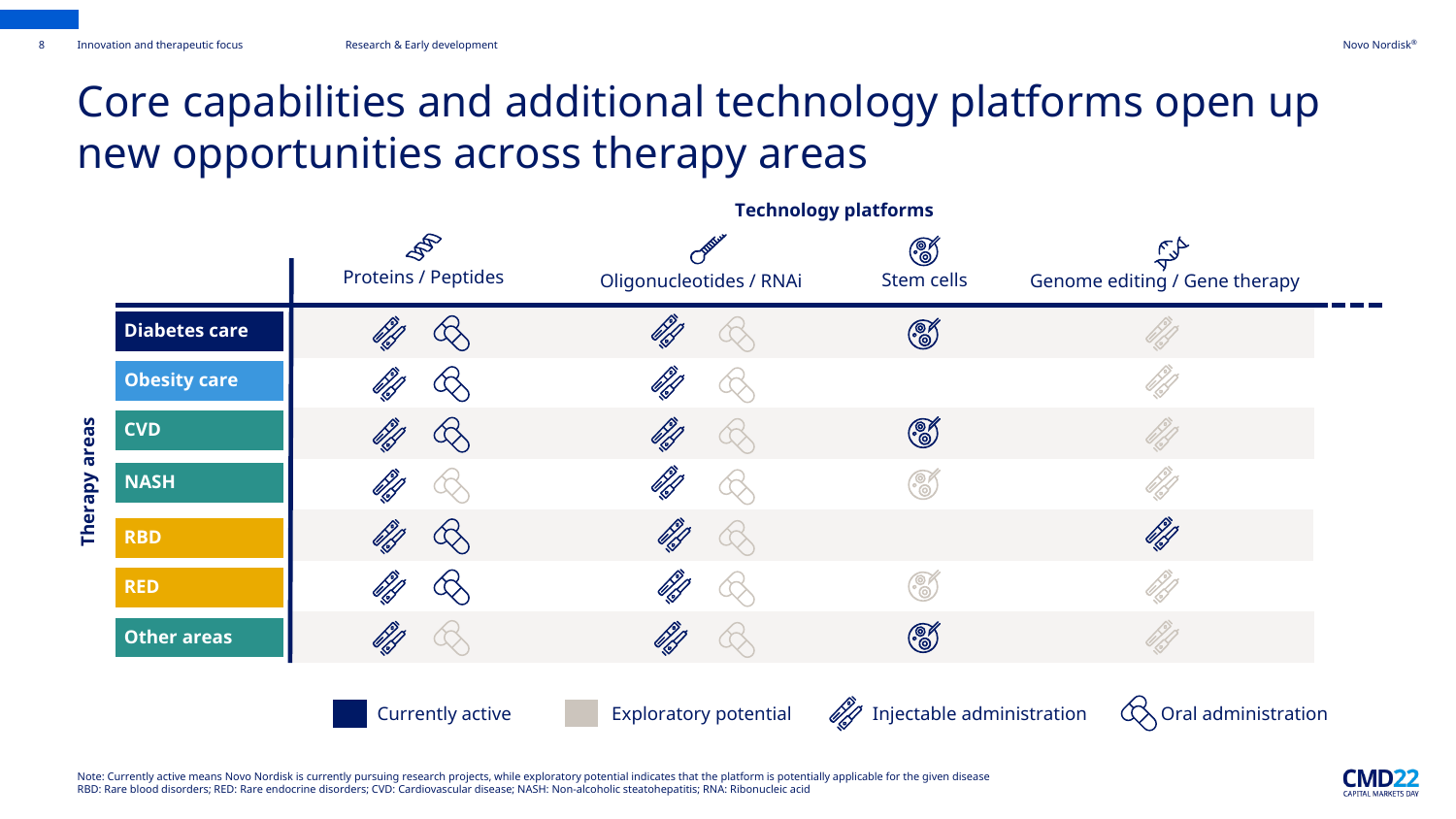### With the RNAi technology intracellular targets become accessible for Novo Nordisk





RNA: Ribonucleic acid; mRNA: messenger RNA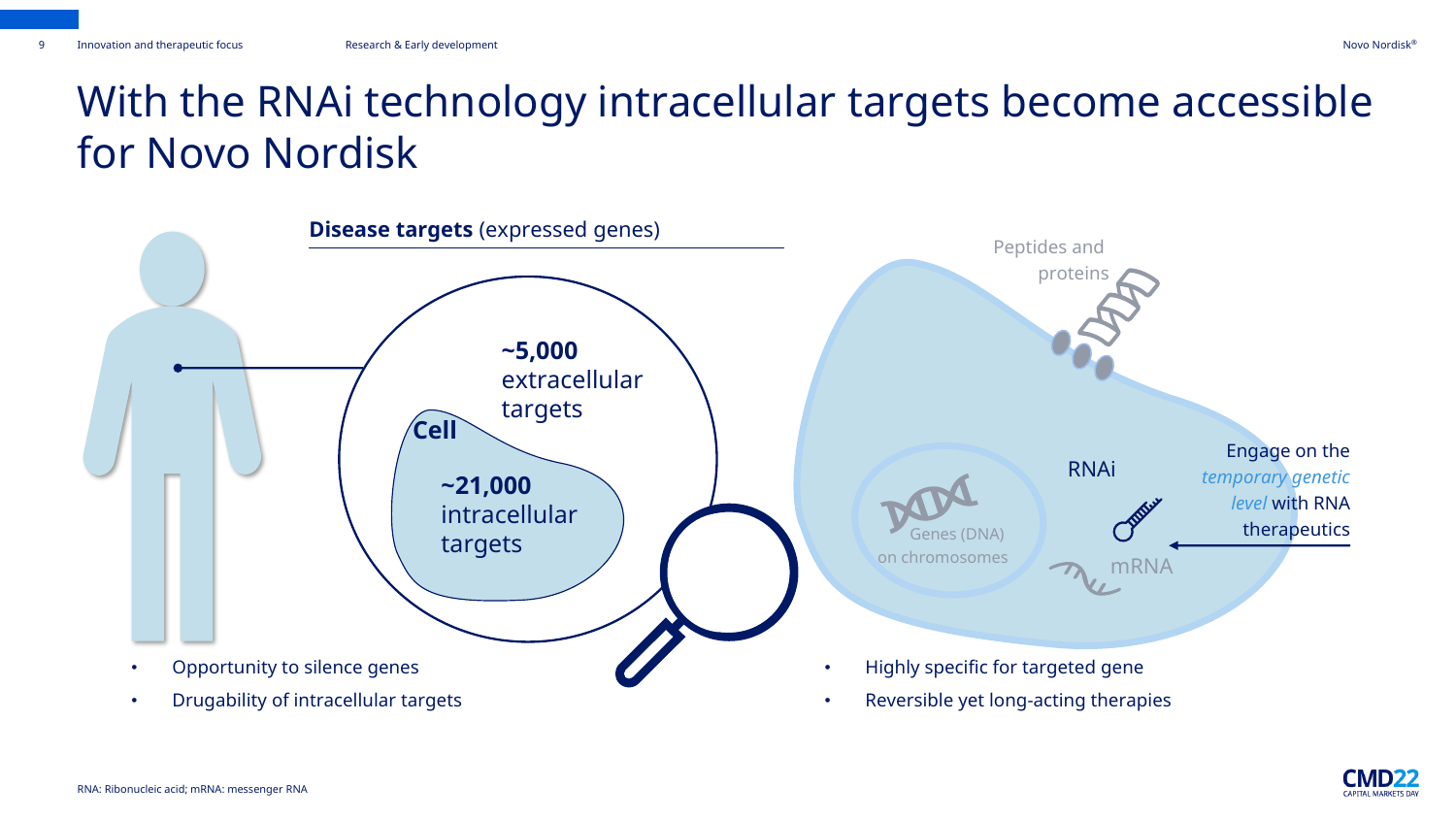### Historically, Dicerna's RNAi technology was used for hepatocytes – now the technology is explored beyond liver targets



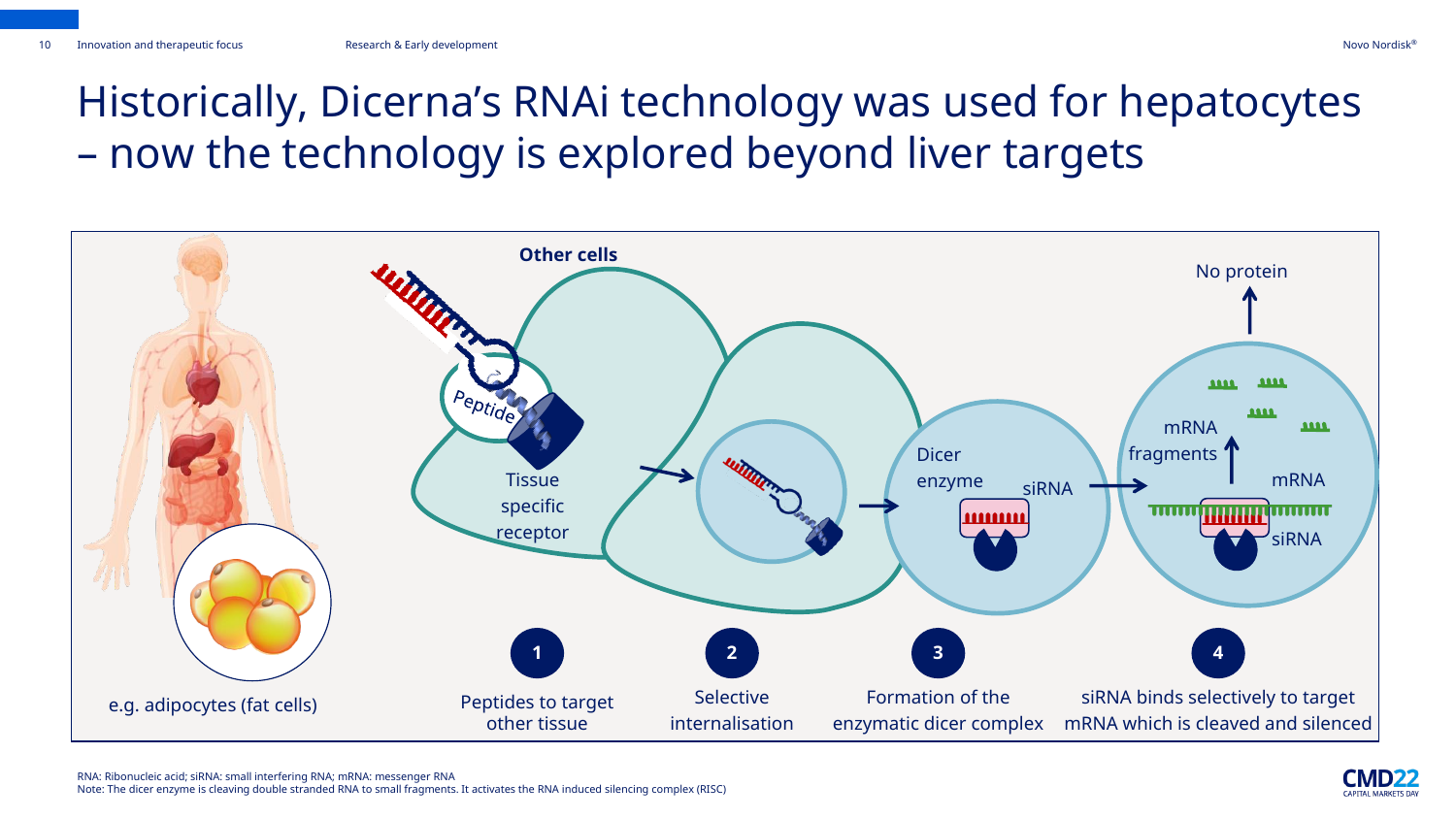#### Novo Nordisk®

### The addition of RNAi technology is expected to improve productivity and accelerates number of first human doses

- Productive partnership since 2019
- Planning first human dose project in 2022
- Dicerna is an addition to Novo Nordisk's already existing Transformational research units (TRU)
- Dicerna will operate as a TRU
- Working as a TRU enables:
	- the agility and speed of a smaller biotech company
	- at the scale and quality of a pharmaceutical company



#### **Novo Nordisk and Dicerna A platform with broad application across therapy areas**

RNA: Ribonucleic acid; RED: Rare endocrine disorders; RBD: Rare blood disorders; NASH: Non-alcoholic steatohepatitis; CVD: Cardio-vascular disease; TRU: Transformational research units

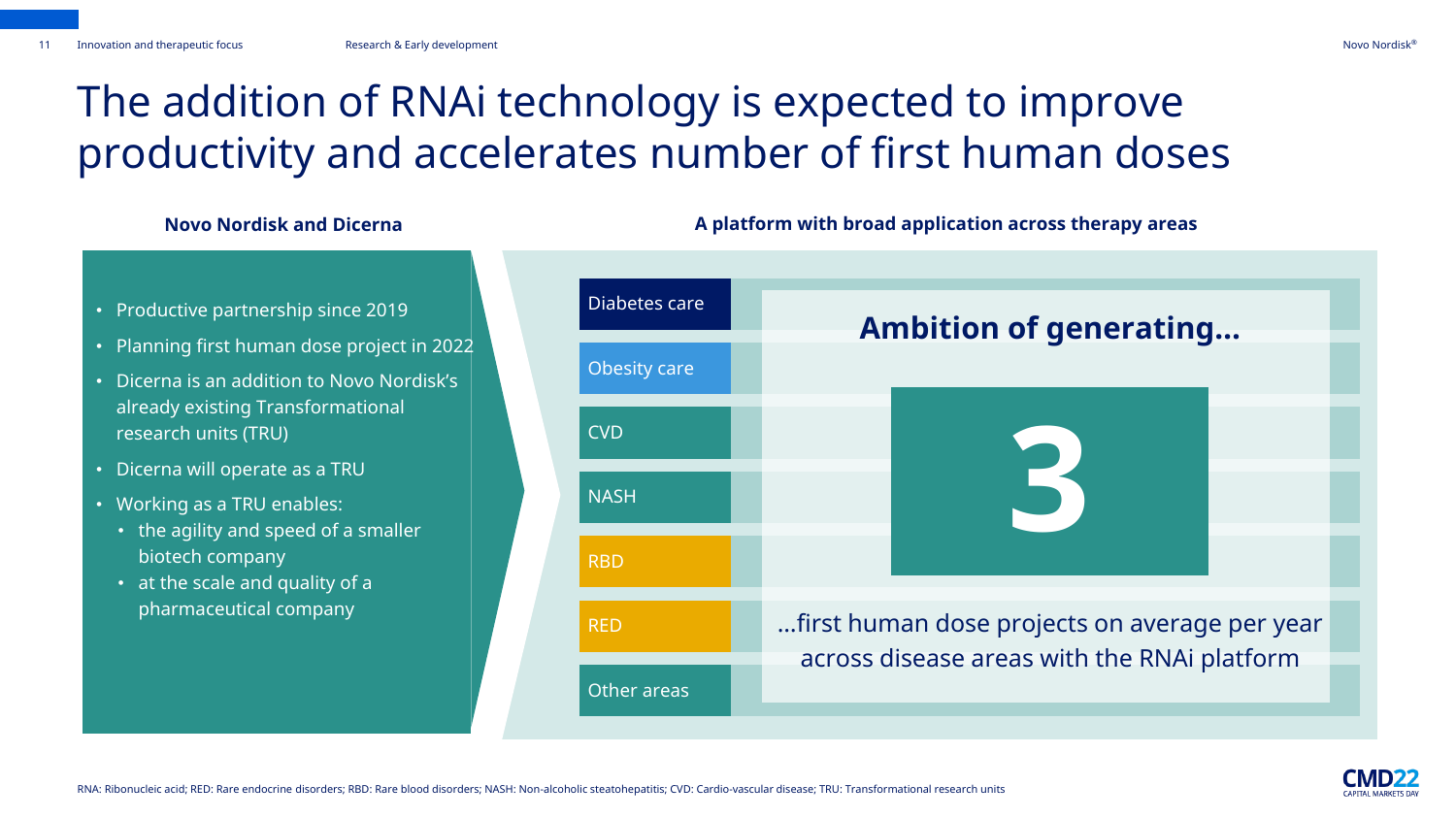### Protein and peptide innovation is the starting point, and the ambition is to develop a glucose-sensitive insulin



#### **Proof of principle for first Glucose-sensitive insulin achieved with insulin 845**

Phase 1 trial completed with glucose-sensitive insulin 845

- Demonstrated proof-of-principle of glucosesensitive properties
- Appeared to have a safe and well-tolerated profile
- Exploratory proof-of-concept ongoing with expected completion in second half of 2022

Further research and development of glucosesensitive insulin to optimise properties is being evaluated

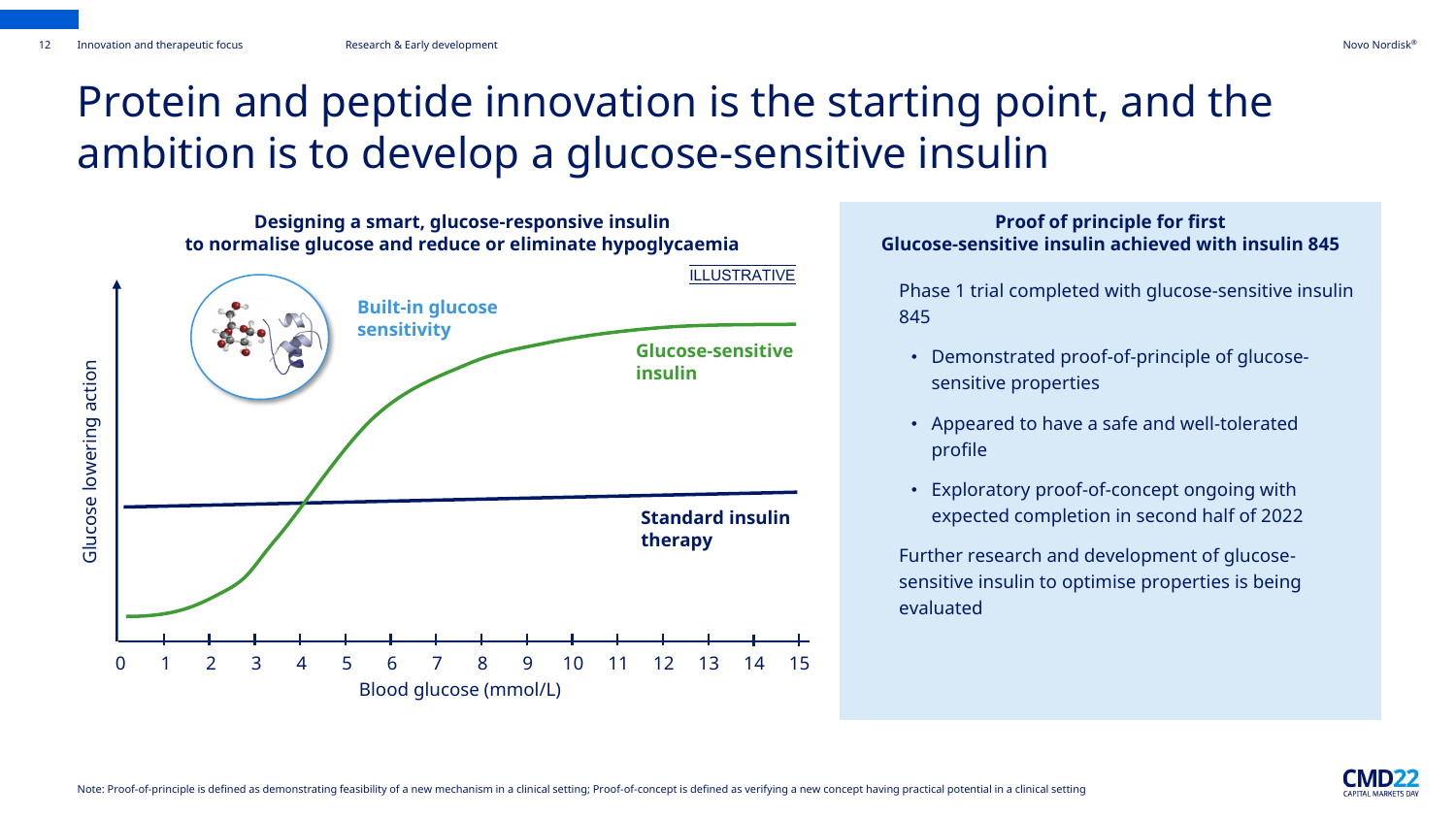### Protein and peptide expertise combined with oral technology enables oral amycretin entering phase 1

**Amycretin is a GLP-1 and amylin receptor co-agonist intended for oral delivery**



#### **Utilising the SNAC technology**

**Phase 1 single dose and multiple dose trial for oral amycretin in obesity to be initiated in 2022**



#### **Trial objectives**

- Assess the safety and tolerability of oral amycretin
- Assess PK profile and explore PD effects

#### **Next steps**

• Phase 1 initiation expected during 2022

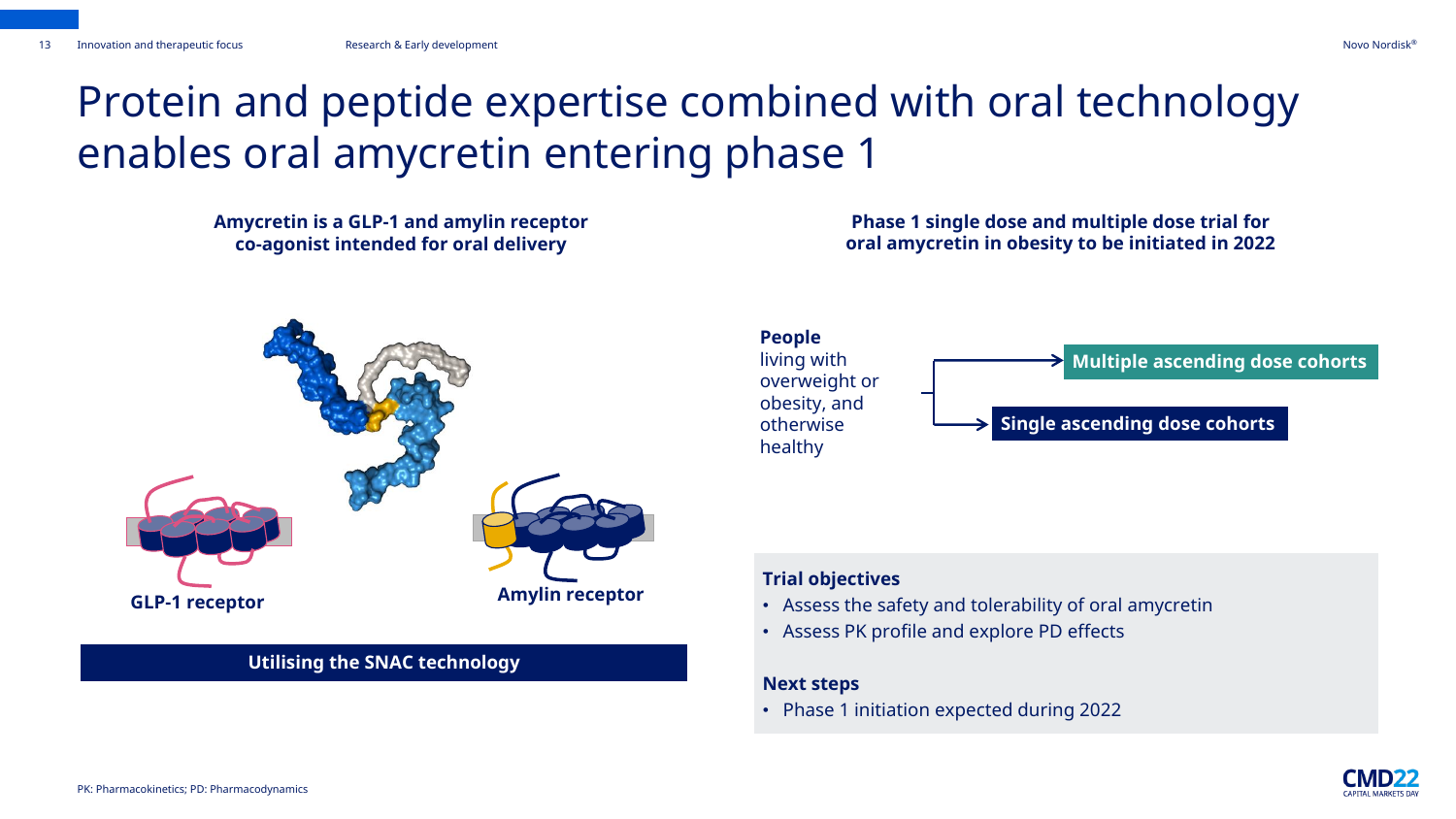### Potential first human dose with cell therapy in collaboration with Heartseed and others

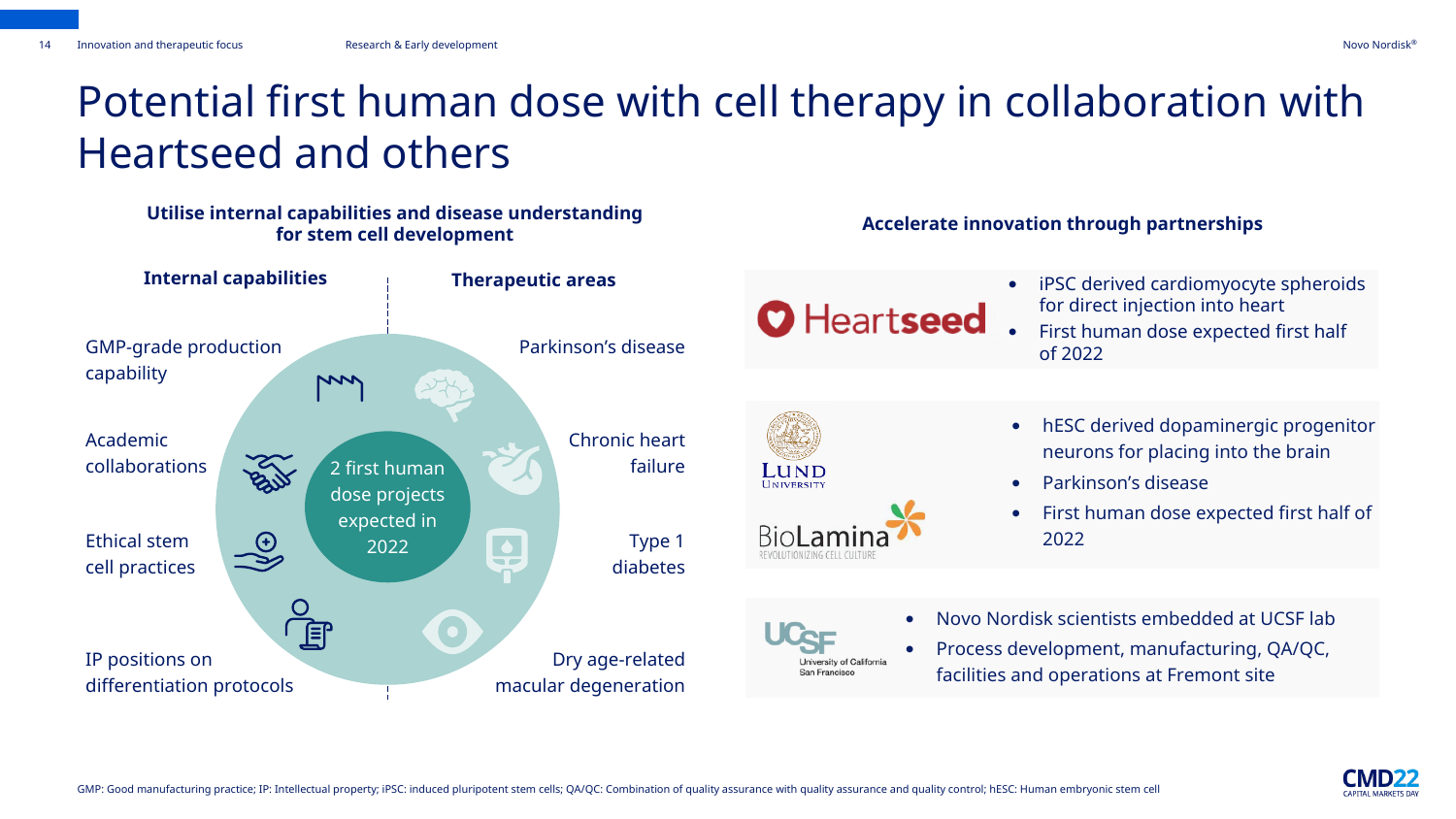### Human data-driven decision-making with faster timelines to enable a robust development pipeline



#### **Future R&D trends for Novo Nordisk**

- More first human doses pursued to enable a robust late-stage pipeline
- Around 3x faster timeline from lead candidate to first human dose
- First human doses with the new technologies, cell-based therapies and RNAi, expected in 2022